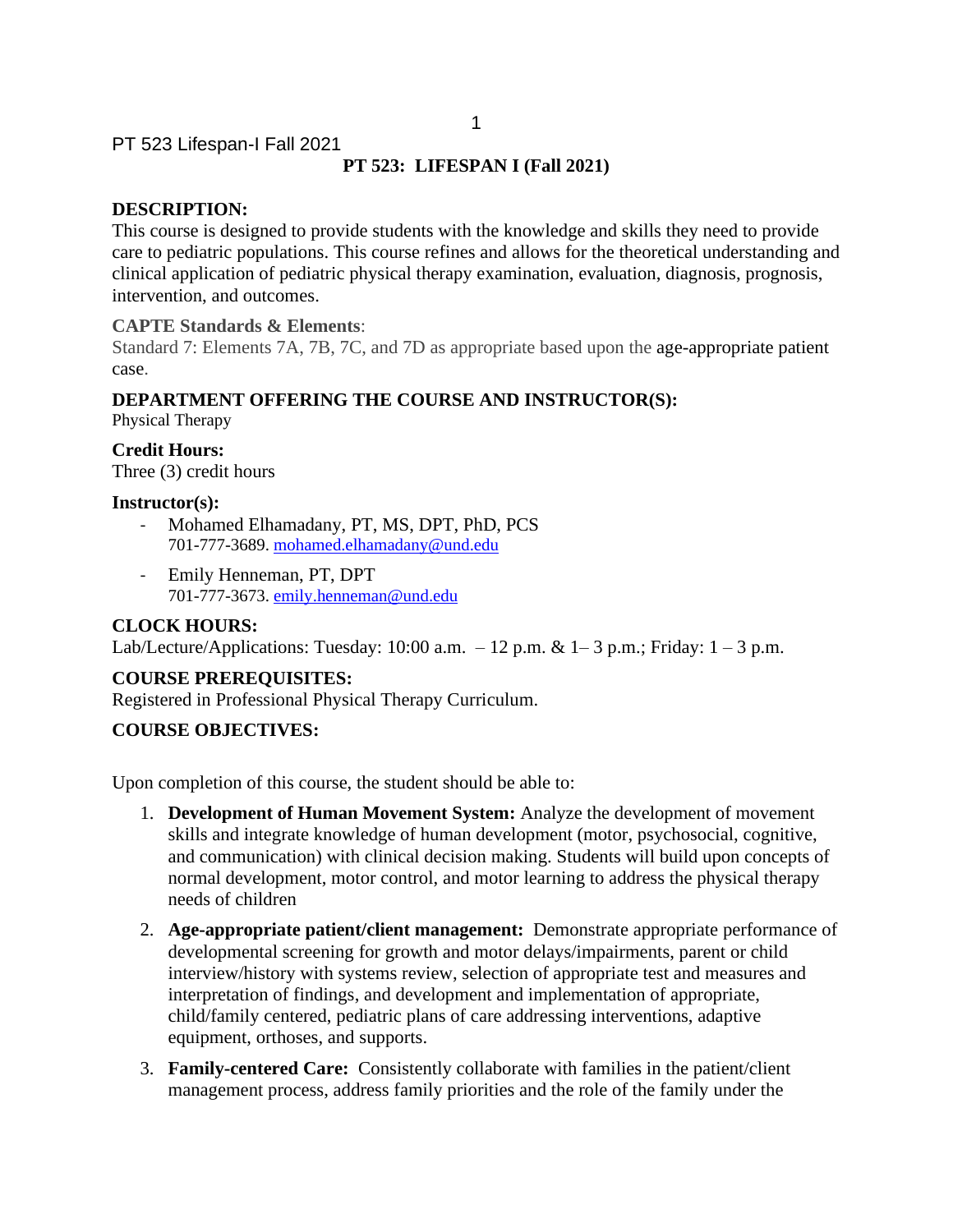Individuals with Disabilities Education Act, Parts B and C and other aspects of care, analyze the influence of the child with special needs on the family system and factors within the family system that influence the child's growth and development, and demonstrate effective education of others using culturally competent, lay terminology with children, families, and other non-medical professionals.

- 4. **Health Promotion and Safety:** Develop plans to promote age-appropriate health and wellness, make appropriate determination of the need for referrals to other health care professionals, and develop age-appropriate educational materials, using lay terminology, to address safety and environmental influences.
- 5. **Legislative, Policy, and Systems:** Demonstrate understanding of the characteristics of pediatric service provision in various pediatric settings, identify the required elements of IFSP and IEP and provide appropriate education on the tenants of IDEA, demonstrate the ability to write appropriate family centered IFSP goals and educationally relevant IEP goals, and demonstrate an understanding of requirements for mandatory reporting of suspected child abuse, neglect, and bullying.
- 6. **Evidence-based Practice:** Student will be able to describe/define selected pediatric conditions including but not limited to: Cerebral Palsy, Torticollis, Down syndrome, Myleodysplasia, Muscular Dystrophy, Spinal Muscular Atrophy, Common Genetic Disorders, Common Orthopedic Conditions, Common Cardiopulmonary conditions, Fitness and childhood obesity, Autism spectrum, and other…
	- Differentiating diagnosis
	- Differentiating prognosis
	- Determining the correct pediatric practice pattern from the APTA Guide to PT Treatment
	- Describe etiology, pathology, and signs/symptom
	- Justify clinical disposition
	- Describe, justify, determine role of PT in care

Course content and objectives have been designed to address the five essential core competencies for entry-level Doctor of Physical Therapy graduates as outlined in Rapport et al. Essential Competencies in entry-level pediatric physical therapy education. Pediatr Phys Ther 2014; 26:7-18.

The above objectives also contribute to the Practice Model Components of Foundational Science; Clinical Science, Professional Practice, and Patient/Client Care & Practice Management.

**TEACHING METHODS AND LEARNING EXPERIENCES:** A problem-oriented model which incorporates a variety of team activities is used throughout the course to guide critical inquiry, clinical decision-making and patient management for specific, common pediatric conditions. Lectures, laboratory application activities and experiential learning experiences in various community health fairs are also implemented to promote examination, evaluation, and intervention skills and planning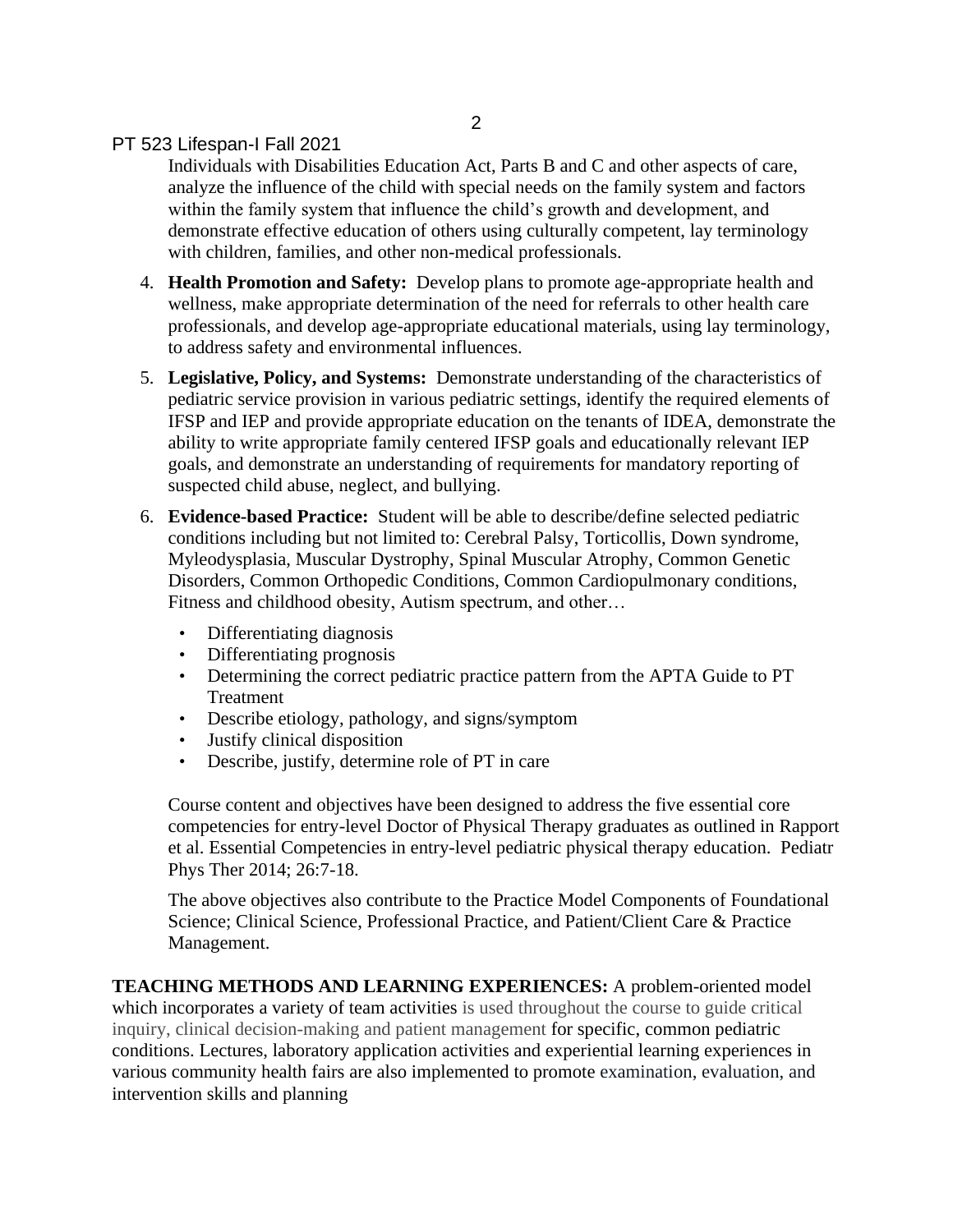# PT 523 Lifespan-I Fall 2021 **Experiential Learning Experiences**

The Department of Physical Therapy has multiple opportunities for students to participate in clinical practice activities under the supervision of UND faculty, all of whom are licensed physical therapists. During this particular course, you may be required to participate in the examination, evaluation, and physical therapy interventions of community members. You will be providing primary care to individuals with impairments and/or dysfunction during laboratory classes, community health fairs, pro bono clinics, and/or within traditional clinical practices.

classes, community health fairs, pro bono clinics, and/or within traditional clinical practices.

# **METHODS OF EVALUATION:**

Written Examinations Practical Applications

#### **Grading:**

| A       | $90\% - 100\%$ |
|---------|----------------|
| R       | 80% - 89.9%    |
| C       | 76% - 79.9%    |
| Failure | 75% or below   |

#### **Assessment Implementation and Documentation:**

Students will be required to participate actively in class and small group discussions and demonstrate competency in course content through:

| • Quizzes                                           | up to $25%$  |
|-----------------------------------------------------|--------------|
| • Midterm Exam                                      | up to $20\%$ |
| • lab/class Activities/ Attendance / Participation  | up to $5\%$  |
| • Prepare and orally present a case study portfolio | up to $20\%$ |
| • Comprehensive Final Exam                          | up to $30\%$ |

#### **Examinations:**

Students are expected to pass written and laboratory examinations. Passing scores for written and laboratory exams are 76% and 80% respectively. Failure to successfully complete a practical examination will result in one retake examination to demonstrate proficiency. Inability to obtain a passing score on two attempts may result in failure of the course. See the UND-PT *Scholastic Standards* document for further reference.

#### **TEXTBOOK AND OTHER LEARNING RESOURCES:**

#### **Required Reading:**

- Palisano, RJ, Orlin. MN, Schreiber J. Campbell's Physical Therapy for Children (5th Ed) (Campbell's), Required
- Long T, Battaile B, Toscano K. Handbook of Pediatric Physical Therapy (3rd Ed), (Long's) Required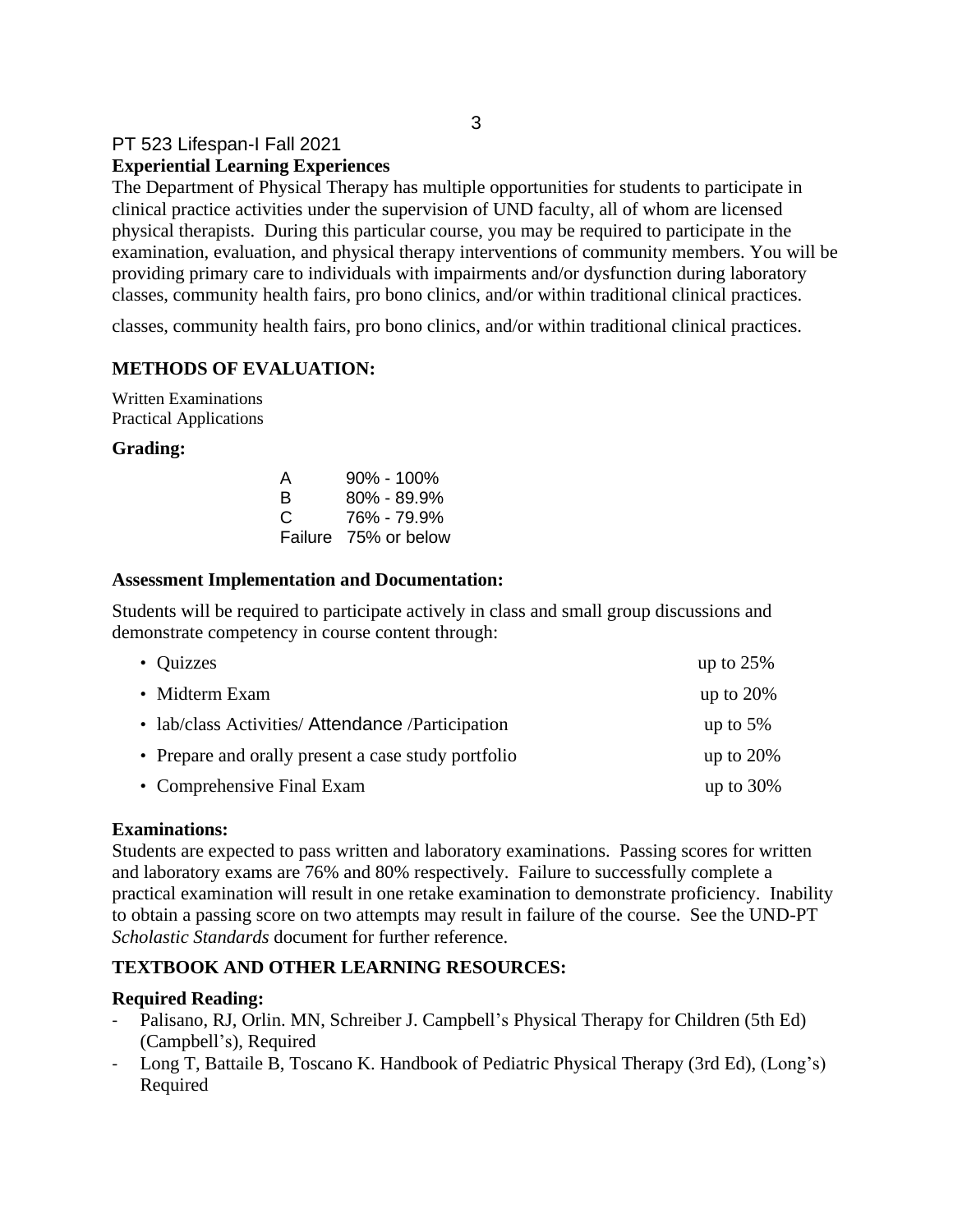#### **Recommended Readings:**

Pipper, M. D., Darrah, J. Motor Assessment of the Developing Infant (AIMS), (Pipper's), Recommended



#### **Additional reading assignments are made according to the assessment instruments utilized.**

#### **ATTENDANCE:**

Class attendance is expected 100% of the time. Students must first attempt to notify the instructor by phone or in person for any absences. The student must also contact the instructor directly through e-mail or written documentation for any absences.

#### **Make Up Work/Examinations:**

Arrangements for make-up examinations must be made *by the student within three days* of the student's return to classes **for all absences**. **Students may be assigned additional coursework for all absences.** Students will not be allowed to make-up in-class quizzes/projects due to an absence.

#### **ACADEMIC INTEGRITY**:

In accordance with the rules concerning scholastic dishonesty in the *Code of Student Life*\* at the University of North Dakota, I affirm that I understand these rules and I agree to comply with them. I will not:

- a. receive any additional information or assistance for any exam other that what was provided during class or approved tutor sessions
- b. copy from another student's test
- a. collaborate with or seek aid from another student who may have previously taken the exam
- b. knowingly use, buy, sell, steal, or solicit in whole or in part the contents of any exam
- c. bribe another person to obtain information about any exam

#### **DISABILITY ACCESS STATEMENT:**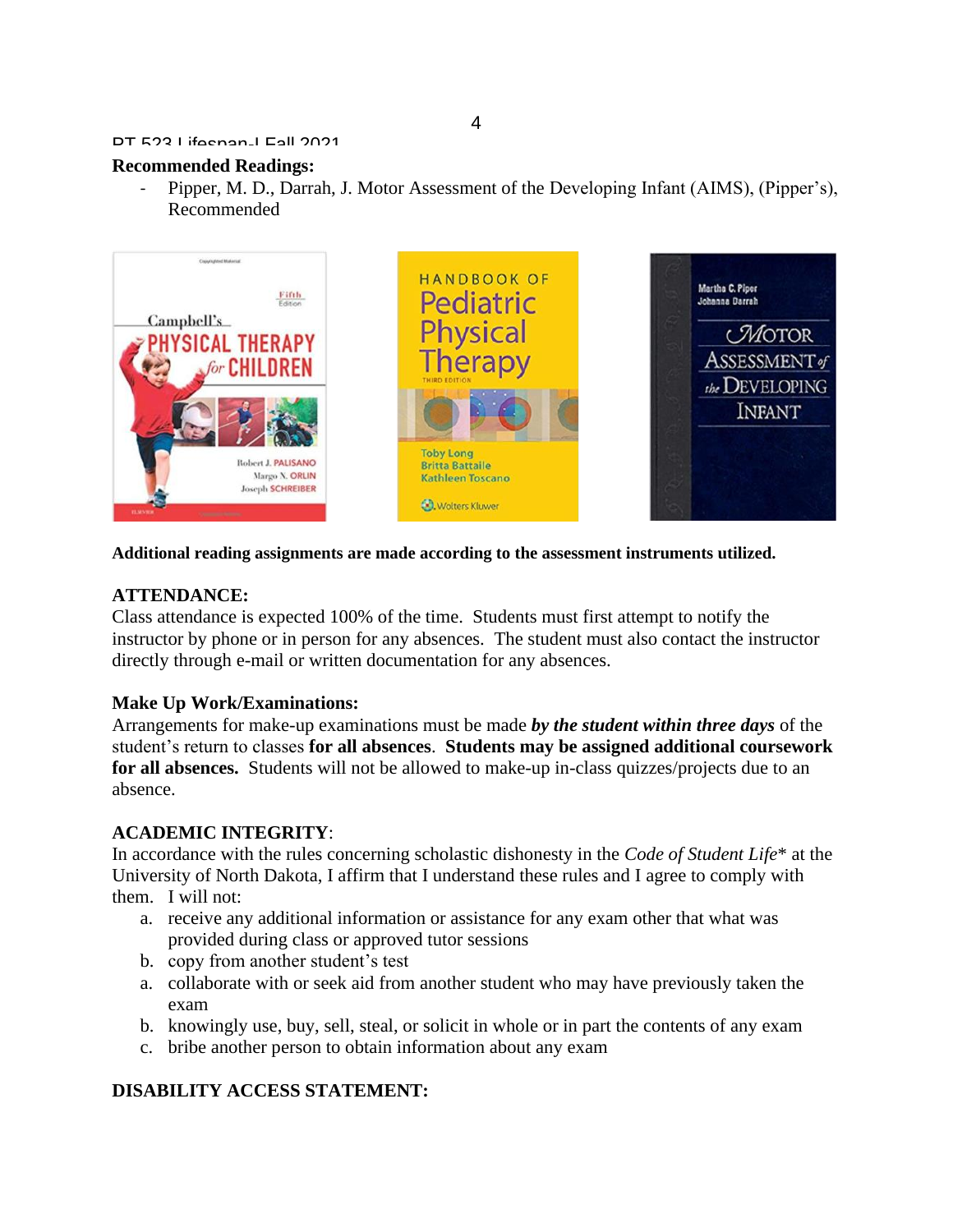Contact me, FACULTY (office 777-3689, email mohamed.elhamadany@med.und.edu, or visit Rm E-34X UND SMHS) to request disability accommodations, discuss medical information, or plan for an emergency evacuation. To get confidential guidance and support for disability accommodation requests, students are expected to register with DSS at [www.UND.edu/disabililty-services/,](file:///C:/Users/David.Relling/Documents/@UND-PT%20Teaching_Research_Service/@Teaching/@Teaching%20FALL/PT513/Syllabus_Objectives/www.UND.edu/disabililty-services/) 180 McCannel Hall, or 701.777.3425.

5

**NOTICE OF NONDISCRIMINATION:** It is the policy of the University of North Dakota that no person shall be discriminated against because of race, religion, age, color, gender, disability, national origin, creed, sexual orientation, gender identity, genetic information, marital status, veteran's status, or political belief or affiliation and the equal opportunity and access to facilities shall be available to all. Concerns regarding Title IX, Title VI, Title VII, ADA, and Section 504 may be addressed to Donna Smith, Director of Equal Employment Opportunity/Affirmative Action and Title IX Coordinator, 401 Twamley Hall,

701.777.420181, [und.affirmativeactionoffice@UND.edu](mailto:und.affirmativeactionoffice@UND.edu) or the Office for Civil Rights, U.S. Dept. of Education, 500 West Madison, Suite 1475, Chicago, IL 60611 or any other federal agency.

**REPORTING SEXUAL VIOLENCE:** If you or a friend has experienced sexual violence, such as sexual assault, domestic violence, dating violence or stalking, or sex-based harassment, please contact UND's Title IX Coordinator, Donna Smith, for assistance: 701.777.420181; [donna.smith@UND.edu](mailto:donna.smith@UND.edu) or go t[oUND.edu/affirmative-action/title-ix.](http://und.edu/affirmative-action/title-ix/index.cfm)

# **FACULTY REPORTING OBLIGATIONS REGARDING SEXUAL VIOLENCE:** It is

important for students to understand that faculty are required to share with UND's Title IX Coordinator any incidents of sexual violence they become aware of, even if those incidents occurred in the past or are disclosed as part of a class assignment. This does not mean an investigation will occur if the student does not want that, but it does allow UND to provide resources to help the student continue to be successful at UND. If you have been the victim of sexual violence, you can find information about confidential support services a[tUND.edu/affirmative-action/title-ix.](http://und.edu/affirmative-action/title-ix/index.cfm)

**OMBUDS OFFICE:** "It is not our differences that divide us. It is our inability to recognize, accept, and celebrate those differences" (Audre Lorde). Before your differences with others become difficult and costly conflicts or formal grievances, in both seen and unseen ways, talk with the Ombuds Office in an informal, identity-protecting, impartial, and independent space. 314 Cambridge St Room 201. 701.777.6239. [www.UND.edu/ombuds.](http://www.und.edu/ombuds)

**UND CARES RESPONSE TEAM:** The [UND Cares Response Team](http://und.edu/student-affairs/student-rights-responsibilities/care-team.cfm) is available to assist with incidents involving UND students 24 hours a day, seven days a week. They respond to incidents such as major accidents, missing students, sickness that interferes with attending classes, death, suicidal ideations, situations involving self-harm, psychological trauma and sexual violence. Contact directly at 701.777.2664 during regular business hours OR 701.777.3491 after hours. *If problems occur, students are required to work through channels of communication to resolve the problem before going to the chair or dean. The channel is student, instructor,*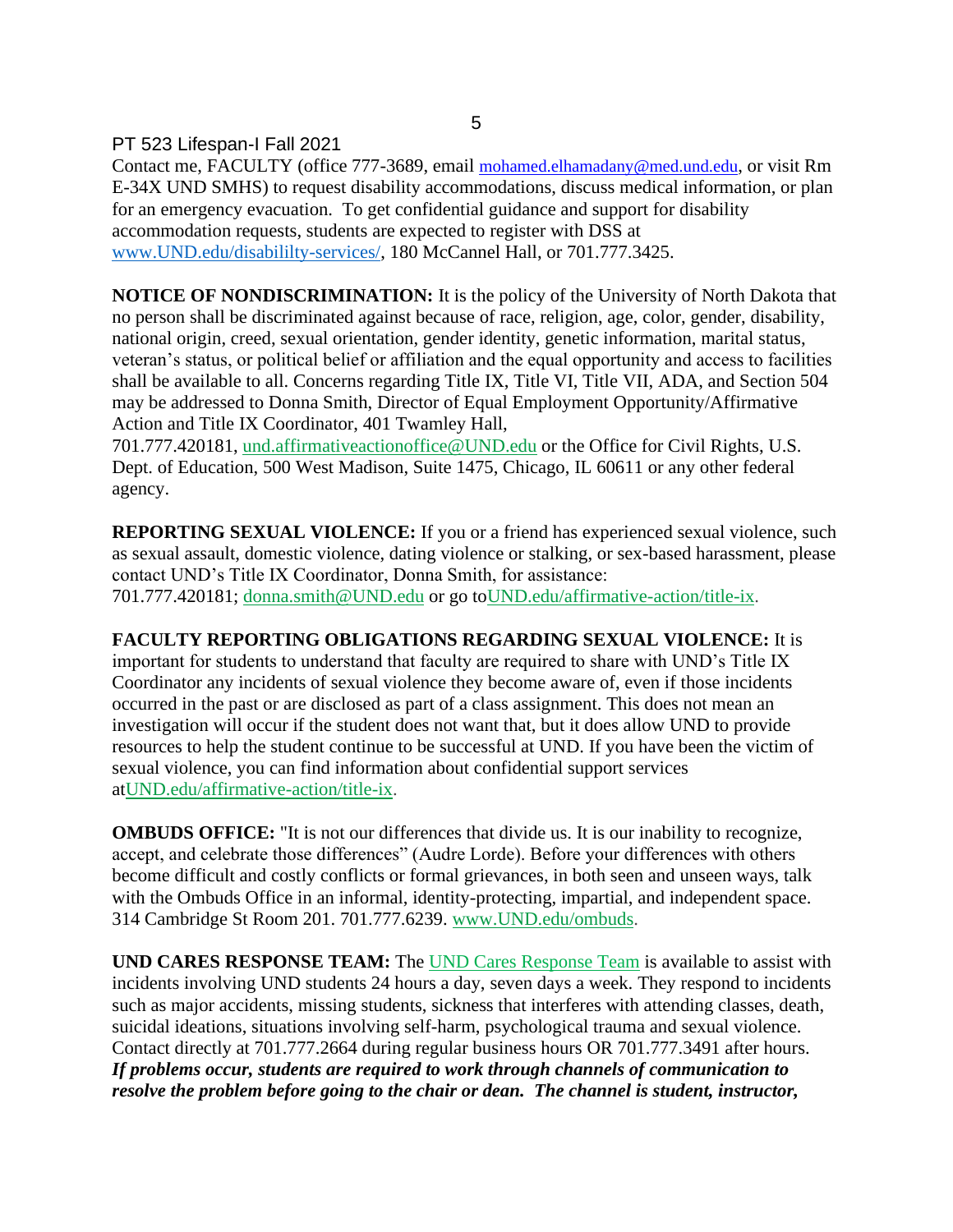*chair, associate dean health sciences, and dean.* rev 2/06, 5/06, 5/07, 4/08, 5/09, 5/10, 5/11, 8/13, 8/14, 8/15, 8/16, 11/18

# **COVID-19 SPECIAL STATEMENT:**

All members of the University community have a role in creating and maintaining a COVID-19 resilient campus. There are several expectations from the School of Medicine and Health Sciences that require compliance, including: Wear face coverings during interactions with others and in the classroom; Wash hands often and use hand sanitizer; Properly clean spaces; and, if you are experiencing any symptoms, Stay home and call your health care provider. Students who fail to comply with any of the COVID related requirements will not be permitted in the classroom and may be subject to disciplinary action. We encourage all members of the University community to model positive behavior both on- and off-campus. Any changes in the SMHS COVID related requirements will be communicated to you through the Friday weekly email "For your health" from the Dean's office and email from the program director or chair.

Students who test positive for COVID-19 are expected to immediately self-isolate/quarantine. If you have tested positive for COVID-19 we strongly recommend that you report the information to the Office of Student Rights and Responsibilities at 701.777.2664 or online at [https://veoci.com/veoci/p/w/ss2x4cq9238u.](https://veoci.com/veoci/p/w/ss2x4cq9238u) Doing so will ensure students have the support they need to continue with their academic goals and to protect others. The policy related to COVID-19 may change throughout the semester due to community spread and updated CDC guidelines. Please check the policy frequently and ask faculty if you have any questions.

**OUTLINE OF CONTENT AND ASSIGNED INSTRUCTOR:** See attached course schedule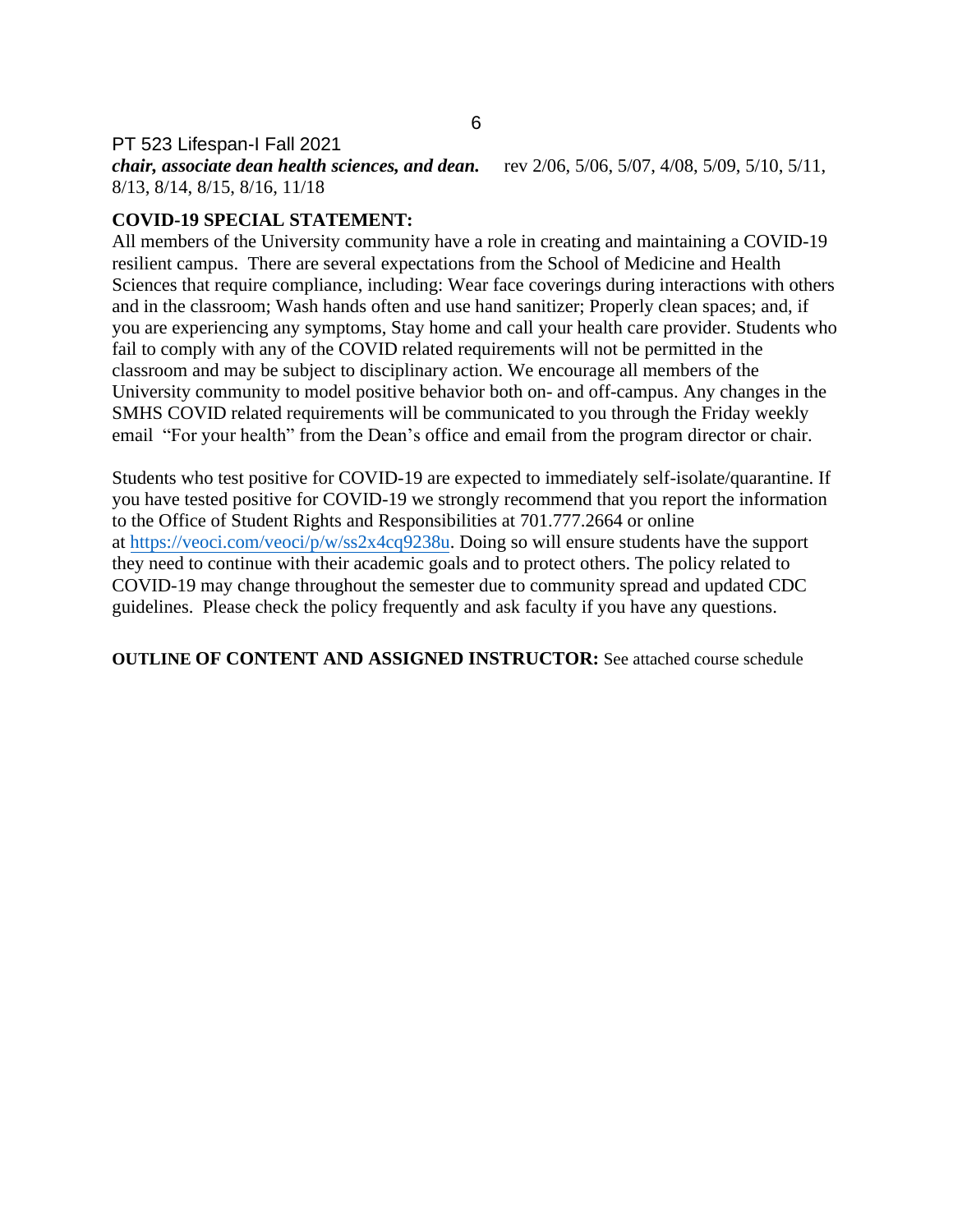$\mathsf{r}$ 

# PT 523 Lifespan-I Fall 2021

**Tuesday Class:** 10 a.m. – 12 p.m.

**Tuesday & Friday Split Lab (**Lab days Switch on 9/28/2021**)**

-  $1^{st}$  Lab, Team 1-5, Tuesday (1 p.m. – 3 p.m.) -  $2^{nd}$  Lab, Team 6-10, Friday (1 p.m. – 3 p.m.)

| Weeks                         | <b>TOPIC &amp; ASSIGNMENT</b>                                                                                                                                                                                |                                                                                                |                            |
|-------------------------------|--------------------------------------------------------------------------------------------------------------------------------------------------------------------------------------------------------------|------------------------------------------------------------------------------------------------|----------------------------|
|                               | MODULE #1: PEDIATRIC PT TOOLKIT                                                                                                                                                                              |                                                                                                |                            |
| Week 1                        | Motor development theories (Pipper's)<br>$\overline{\phantom{0}}$<br>Movement System Development (0-12m) (Long's Ch.1)                                                                                       | Aug. 24, W202<br>No Lab                                                                        | ME, EH                     |
| Week 2                        | Movement System Development (1-5yrs) (Long's Ch.1)<br>$\qquad \qquad -$<br>Gait development (Campbell's Ch.34)<br>$\overline{\phantom{a}}$                                                                   | Aug. 31, W202                                                                                  | ME, EH                     |
|                               | Lab: - Constraints to Movement System Development<br>- Assessment of Reflexes                                                                                                                                | Aug.31 & Sep.3,<br>E312                                                                        |                            |
| Week 3<br>Sep. 6 Labor<br>Day | Foundations of Pediatric Examination/Parent Interview<br>Screening for Functional and Motor Abilities<br>QUIZ #1 cover module 1<br>Patient Portfolio - Topic1: Group Submission Due Sep. 7                   | Sep. 7, W202                                                                                   |                            |
|                               | Lab: Screening for Functional and Motor Abilities:<br>AIMS (Pipper's); PDMS; HELP                                                                                                                            | Sep.7&10, E312                                                                                 | $_{\rm JB}$                |
|                               | <b>MODULE #2: PEDIATRIC NEUROLOGY</b>                                                                                                                                                                        |                                                                                                |                            |
| Week 4                        | Cerebral Palsy- Background Information (Campbell's Ch.19):<br>Etiology, Classification, and Examination,<br><b>GMFCS</b><br>OUTZ #2<br>Patient Portfolio - Topic1: Individual responses Due Sep. 14          | Sep. 14, W202                                                                                  | ME, EH                     |
|                               | Lab: EXPERIENTIAL LEARNING EXPERIENCES I (site visit to GF<br>daycares)                                                                                                                                      | Sep.14&17                                                                                      |                            |
| Week 5                        | Cerebral Palsy-Foreground information (Campbell's Ch.19):<br>Diagnosis, Prognosis, and Intervention<br>Case Scenario, Applications<br>$OUTZ$ #3<br>Patient Portfolio - Topic 2: Group Submission Due Sep. 21 | Sep. 21, W202                                                                                  | ME, EH                     |
|                               | Lab: PT Interventions for Children with Neurological Disorders: Prone<br>Development                                                                                                                         | Sep.21&24, E312                                                                                | <b>EH</b> out<br>on $9/24$ |
| Week 6                        | Neurological conditions:<br>Myelodysplasia (Campbell's Ch.23)<br>Perinatal Brachial Plexus Injury (PBPI) (Campbell's Ch.20)<br>$QUIZ +4$<br>Patient Portfolio - Topic 2: Individual responses Due Sep. 28    | Sep. 28, W202<br>Sep.28 & Oct. 1                                                               | ME, EH                     |
|                               | Lab: PT Interventions for Children with Neurological Disorders: Supine &<br>sitting Development                                                                                                              | $(12:30-2:30)$ ,<br>E312<br>Deeded Body<br>Program Interment<br>Service starting at<br>2:30PM. |                            |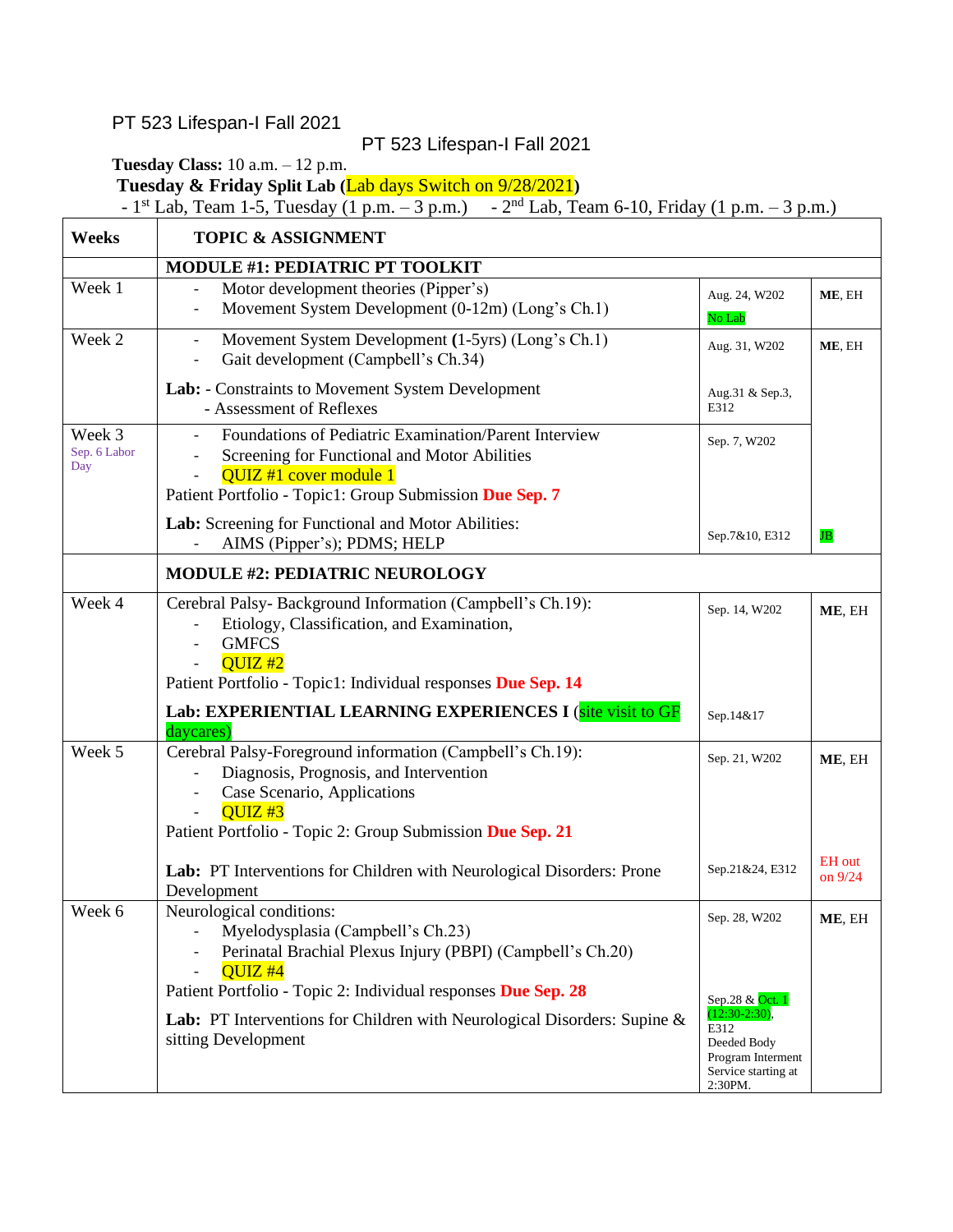| Week 7  | Neurological conditions:<br>SCI (Campbell's Ch.21)<br>TBI (Campbell's Ch.22)                                                                                                                                                                                        | Oct. 5, E221                                                                                    | EH, ME              |  |
|---------|---------------------------------------------------------------------------------------------------------------------------------------------------------------------------------------------------------------------------------------------------------------------|-------------------------------------------------------------------------------------------------|---------------------|--|
|         | QUIZ#5<br>Patient Portfolio - Topic 3: Group Submission Due Oct. 5                                                                                                                                                                                                  |                                                                                                 |                     |  |
|         | Midterm Exam (Oct 8, 1-3 pm for the whole class)                                                                                                                                                                                                                    | Oct. 8, E312                                                                                    |                     |  |
|         | <b>MODULE #3: PEDIATRIC ORTHOPEDIC</b>                                                                                                                                                                                                                              |                                                                                                 |                     |  |
| Week 8  | Musculoskeletal development & adaptation (Campbell's Ch.5):<br>$\overline{\phantom{a}}$<br>Torsional profile (Campbell's Ch.14) & DDH<br>Common pediatric deformities (Campbell's Ch.14)<br>OUTZ#6<br>Patient Portfolio - Topic 3: Individual responses Due Oct. 12 | Oct. 12, W202                                                                                   | ME, EH              |  |
|         | Lab: PT Examination for Children with Orthopedic conditions<br>Torsional profile lab<br>Orthotics: Applications, discussion<br>$\overline{\phantom{a}}$                                                                                                             | Oct. 12&15, E312                                                                                |                     |  |
| Week 9  | Orthopedic Conditions -I Campbell's Ch.14):<br><b>DDH</b><br><b>Blount's Disease</b><br>Causes of Pain & Limp in Growing Skelton<br>QUIZ#7<br>$\overline{a}$                                                                                                        | Oct. 19, W202                                                                                   | ME, EH              |  |
|         | Lab: EXPERIENTIAL LEARNING EXPERIENCES II: Assistive<br>Technology (Altru Rehabilitation Center) (No lab on Friday Oct. 22)                                                                                                                                         | Oct. 19<br>Teams $6 - 10$ :<br>$(5:30 - 6:30 p.m.),$<br>Teams $1 - 5$ :<br>$(6:30 - 7:30 p.m.)$ | LO<br><b>EH</b> out |  |
| Week 10 | Orthopedic Conditions -II:<br>JIA; AMC; OI (Campbell's Ch.7, 10, 11)<br>$\overline{\phantom{a}}$<br>Sports-related injury in children (Campbell's Ch.15)<br>QUIZ <sub>#8</sub>                                                                                      | Oct. 26, W202                                                                                   | ME, EH              |  |
|         | Lab: PT Interventions for Children with Neurological Disorders: Standing<br>& Walking Dev.                                                                                                                                                                          | Oct. 26&29, E312                                                                                |                     |  |
| Week 11 | Orthopedic Conditions -III:<br>Muscular Dystrophies and Spinal Muscular Atrophy<br>(Campbell's Ch.12)                                                                                                                                                               | Nov. 2, W202                                                                                    | ME, EH              |  |
|         | Congenital Muscular Torticollis (CMT) & Cranial deformation<br>(Campbell's Ch.9)<br>QUIZ <sup>#9</sup>                                                                                                                                                              |                                                                                                 | LO                  |  |
|         | MODULE #4: PEDIATRIC CARDIOPULMONARY & NICU                                                                                                                                                                                                                         |                                                                                                 |                     |  |
|         | Asthma (Campbell's Ch.27)<br>CF (Campbell's Ch.26)                                                                                                                                                                                                                  | Nov. 5, W202<br>The whole class                                                                 | EH, ME              |  |
|         | Patient Portfolio - Topic 4: Group Submission Due Nov. 5                                                                                                                                                                                                            |                                                                                                 |                     |  |